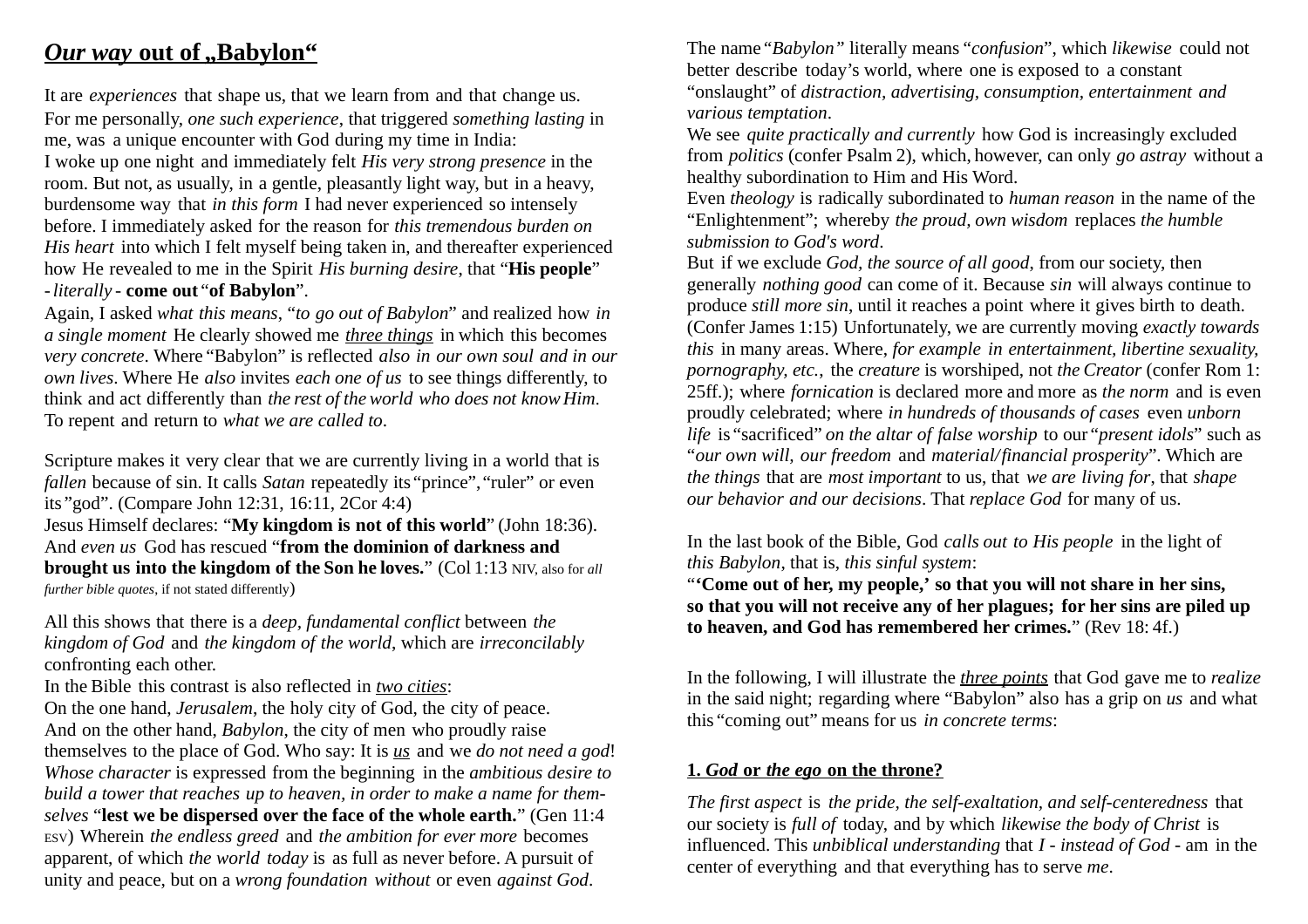What keeps us from *really surrendering our lives completely to HIM* and *concretely submitting to His perfect leadership*, which is *fundamental* to entering into *His kingdom*.

However, as long as *our ego* rules, that is, *the patterns of our old man,* we resist God's offer to *renew us in our thinking, determine us, and fill us* with *His Spirit*. And our life produces *the same fruit* as *that of the rest of the fallen world*; as James explains:

"**What causes fights and quarrels among you? Don't they come from your desires that battle within you? You desire but do not have, so you kill. You covet but you cannot get what you want, so you quarrel and fight. You (...) do not receive, because you ask with wrong motives, that you may spend what you get on your pleasures. You adulterous people, don't you know that friendship with the world means enmity against God?**" (James 4: 1-4)

It is crucial for us *to understand here* that any preference of *own rule over our life*, *based on merely own wisdom*, is still consequence of our fallen state. Where once, in the Garden of Eden, *we humans* began to choose *distrust*, *own knowledge* and *independence*, rather than "*humility*, *trust* and *relationship with God*" as we had *originally* done. When the serpent whispered to Eve:

"**For God knows that when you eat from it your eyes will be opened, and you will be like God, knowing good and evil." When the woman saw that the fruit of the tree was good for food and pleasing to the eye, and also desirable for gaining wisdom, she took some and ate it.**" (Gen 3: 5f.)

*This, however*, continues *to this day*, where *we too* are likewise still in danger of *facing a wrong counterpart instead of God* and listening to his corrupt voice; where *we too* are manifoldly tempted to this moment by *lust* and *own wisdom that distrusts God*.

There is a battle raging *also within us* between "spirit" and"flesh", whereby we *either* listen to *God's Spirit* or to *our flesh*, which opens the door *wide* to the enemy, who wants to keep us bound *by lies and sin*.

"**For the flesh desires what is contrary to the Spirit, and the Spirit what is contrary to the flesh. They are in conflict with each other (...) Do not be deceived: God cannot be mocked. A man reaps what he sows. Whoever sows to please their flesh, from the flesh will reap destruction; whoever sows to please the Spirit, from the Spirit will reap eternal life.**" (Gal 5:17; 6:7f.)

The truth is: We just cannot love *both* at the same time *God* and *the ways of this fallen world,* which totally resist Him.

Just as John writes: "**Do not love the world or anything in the world. If anyone loves the world, love for the Father is not in them. For everything in the world–the lust of the flesh, the lust of the eyes, and the pride of life –comes not from the Father but from the world. The world and its desires pass away, but whoever does the will of God lives forever.**" (1 John 2: 15-17) - Whereby *the same sinful patterns in us, marked by the Fall,* are once again demonstrated.

For *God* and *His ways* are *so different*: Before Him *humility* is great, as well as *mindful listening to Him*; not *pride* and *own, soulish, ultimately demonic wisdom*, which James *sharply* distinguishes from *God's*. Questioning: "**Who is wise and understanding among you? Let them show it by their good life, by deeds done in the humility that comes from wisdom. But if you harbor bitter envy and selfish ambition in your hearts, do not boast about it or deny the truth. Such"wisdom" does not come down from heaven but is earthly, unspiritual, demonic. For where you have envy and selfish ambition, there you find disorder and every evil practice. But the wisdom that comes from heaven is first of all pure; then peace-loving, considerate, submissive, full of mercy and good fruit, impartial and sincere.** " (James 3: 13-17)

Our society is deeply influenced by this *own wisdom*; this *humanism*, in which *man* and *not God* is in the center of everything and decides what is good and evil, right and wrong, appropriate and inappropriate. It thereby does not penetrate *religion* any less, where we are *likewise* in danger of being solely under the gaze of *people* when it comes to evaluating things and making decisions. To fulfill the requirements of the *religious system*, rather than those of the *Word of God*.

Jesus even asks, "**how can you** *believe* **since you accept glory from one another but do not seek the glory that comes from the only God?**" (Jn 5:44) By which He shows how much *faith* has to do with *fearing God and not men*; to"kneel"before *Him* and not *people* and *their expectations*.

Also *leadership* is *so completely different* with God! In the world, it is characterized by *domination and control*, while Jesus has set us an example of *great freedom, humility* and "*coaching through one's own example*". "**Jesus said to them, "The kings of the Gentiles lord it over them; and those who exercise authority over them call themselves Benefactors.**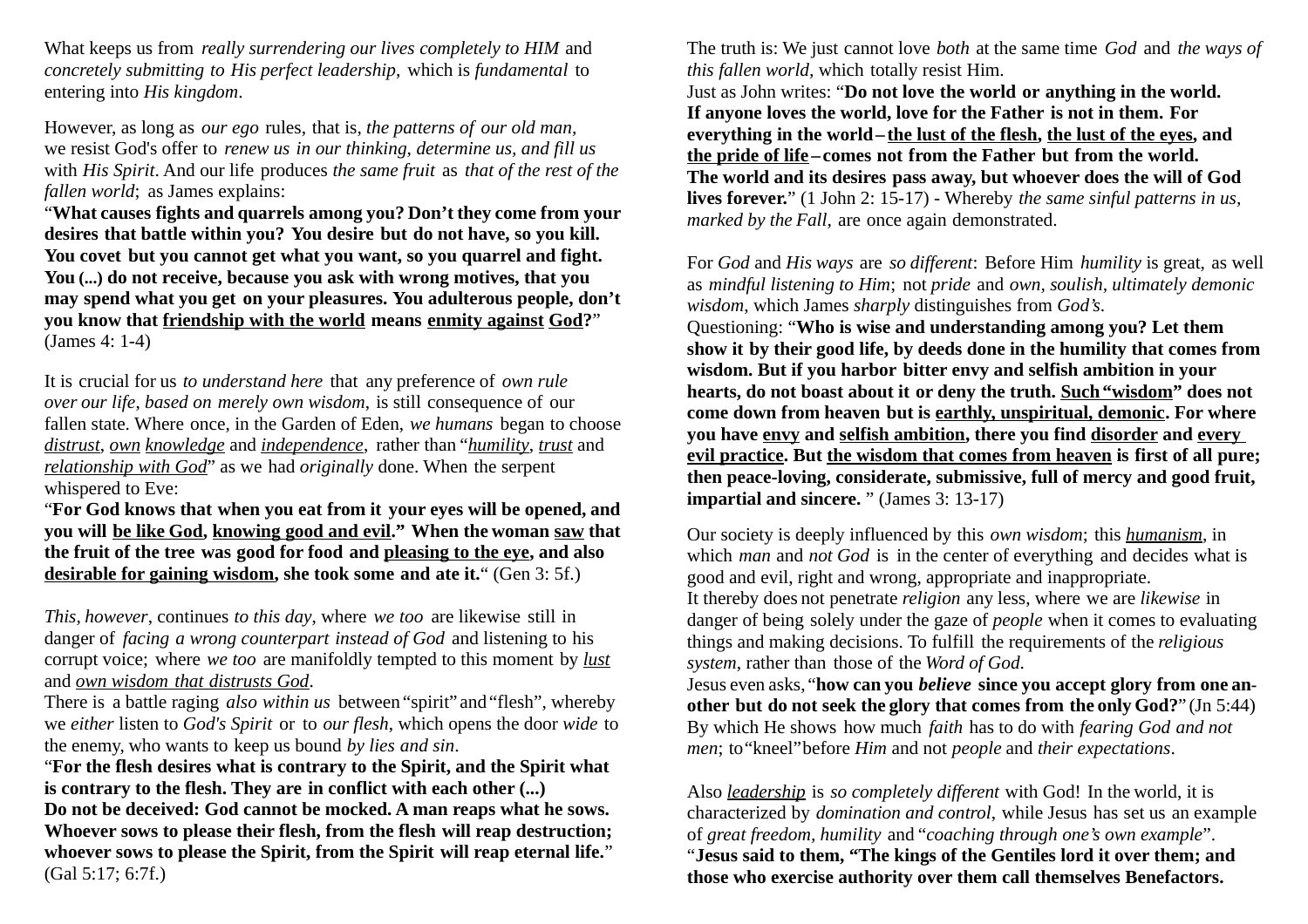**But you are** *not* **to be like that. Instead, the greatest among you should be like the youngest, and the one who rules like the one who serves. For who is greater, the one who is at the table or the one who serves? Is it not the one who is at the table? But I am among you as one who serves. You are those who have stood by me in my trials. And I confer on you a kingdom, just as my Father conferred one on me, so that you may eat and drink at my table in my kingdom and sit on thrones, judging the twelve tribes of Israel.**" (Lk 22: 25-30)

It testifies to the difference of *how He lived* and also *calls us to live, equal to Him*: To know *how much* we have been given, *how great* our calling is, but as a result thereof *not to raise ourselves*, but on the contrary: To let go of everything and to *serve* others *in own humiliation*!

So, *in general*, we should always look to **Yeshua**, what *He* is like; what *His nature* is! - Which is *just the complete opposite* of that of *the ruler of this world*, who, *full of arrogance, in endless striving for self-exaltation,* says in his heart: "**I will ascend to the heavens; I will raise my throne above the stars of God**" (Is 14:13)

Whereas *one of the few things that Jesus says about Himself and His character* is: "**Take my yoke upon you and learn from me, for I am gentle and humble in heart**". (Mt 11:29)

*His gentleness and humility* are thereby *not something sentimental*, but are shown *very concretely* in the way He lived:

If there has ever been a man who would have had *every right* to fulfill *his own good plans*, who would have been *wise and holy enough* to do that, then it was *Jesus*.

BUT *even HE* consciously chose *the dependence on the Father* instead. Chose *voluntarily out of love* to completely subordinate to *HIM*.

*Even HE, the Son of God*, testified: "**Very truly I tell you, the Son can do nothing by himself; he can do only what he sees his Father doing, because whatever the Father does the Son also does.**" (Jn 5:19).

"**For I have come down from heaven not to do my will but to do the will of him who sent me.**" (Jn 6:38)

"**The words I say to you I do not speak on my own authority. Rather, it is the Father, living in me, who is doing his work.**" (Jn 14:10).

It was "His food", *that what He lived for and what satisfied Him*, to do the will of the Father. (Cf. Jn 4:34)

Yes, it was *much more* than a *mere prayer* that He prayed back then in the garden of Gethsemane, when He said, "**not my will, but yours be done.**" (Lk 22:42) - It was *His life motto*!

Which, however, *by its nature*, applies *to us as His successors as well*! "**Then he said to them all: "Whoever wants to be my disciple must deny themselves and take up their cross daily and follow me.**" (Lk 9:23).

But let us *first* understand: If *even Jesus, the perfect man*, chose this absolute devotion to the Father, *how much more* do *we need* to do it? *How much less* should *we* then go our own ways and consider ourselves wise in our own eyes? *How much more* do *we* need Him, His life, His wisdom, His power and ability? *How much more appropriate* is it *for us redeemed sinners* to humble ourselves, forgive and wash one another's feet?

Let us understand *how infinitely important* this is for us, that we perceive *Him and His nature*; that we are *made equal* to our Lord. That we receive *His character*, let us be shaped and determined by it. That we increasingly *look like, smell like* Jesus! - And *not* like the people full of the"pride of life" that are shaped by *the world* and *its ruler*.

It is *precisely that* which is God's highest goal for us, to become *uniform to Him*, ever more *like Him*; wherein at the same time *God's power* is manifested in us!

It has to do with *worship and adoration* to allow this *transformation process* in us. As well as with *believing* that *we are who He says we are*; with *faith* that He is in control, set above all authority and power; that in the end *He*  will *judge* and change things forever:

"**For all those who exalt themselves will be humbled, and those who humble themselves will be exalted.**" (Lk 14:11)

"**The Lord tears down the house of the proud, but he sets the widow's boundary stones in place.**" (Pr 15:25)

For "**the Lord detests all the proud of heart. Be sure of this: They will not go unpunished.**" (Prov 16:5)

It reflects the "cross"-culture, where simply everything is *different* with God than in the world:

Where you *gain* your life by *losing* it and *dying to your ego*. (Cf. Mk 8,35) Where you are *strong* when you are *weak* and do not trust in your *own strength*. (Cf. 2Cor 12:10)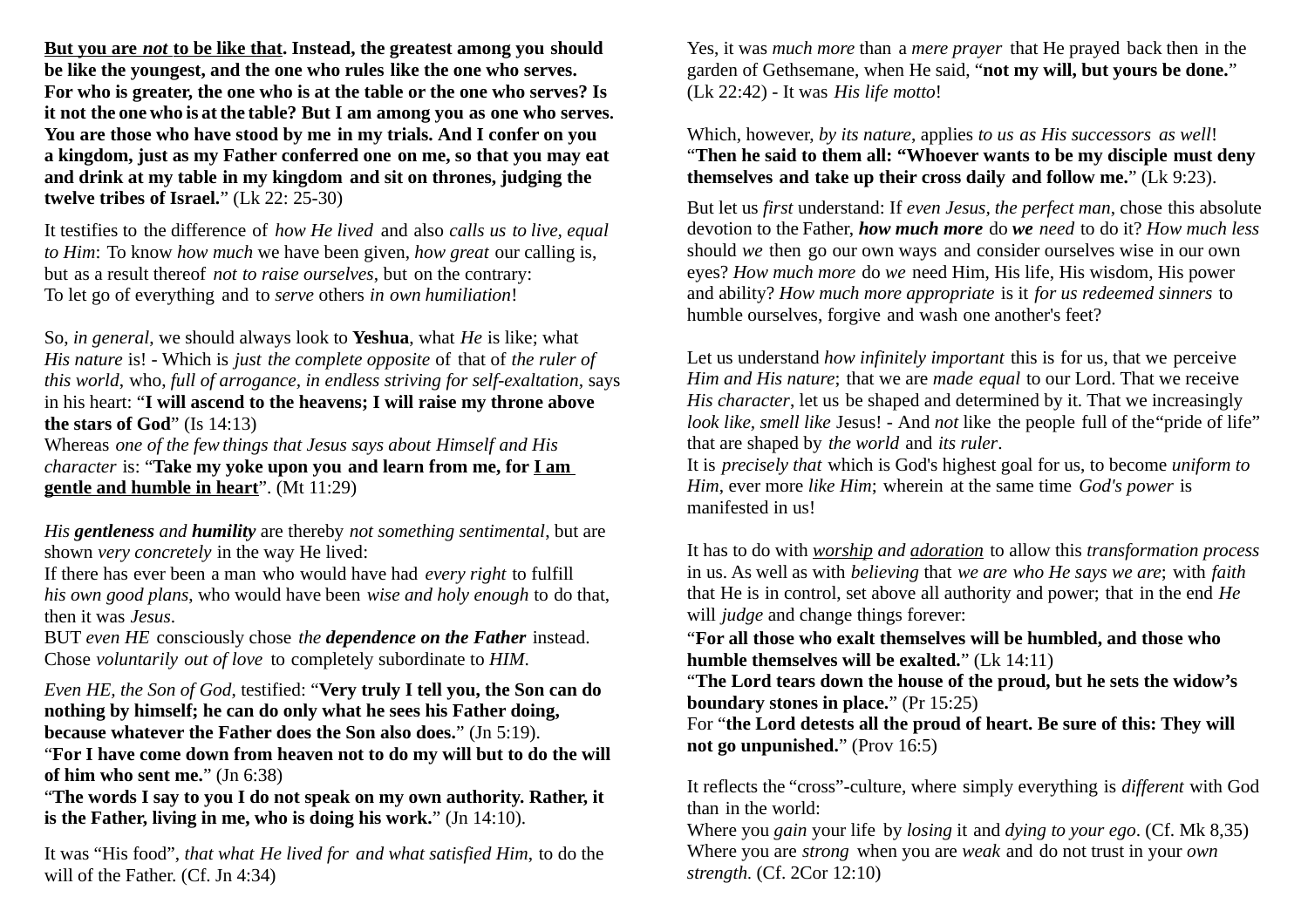Where You receive *honor* by *humbling* Yourself. (Cf. Lk 14:11) Where You are *first* when you make yourself *last* and *serve* everyone. (Cf. Mk 9,35) You *win* everything by *letting go* of everything and giving it away. (Cf. Mt 13: 45f; Mk 10,21; Lk 14,33)

Where You are *truly free* by being a *slave of Christ*. (Cf. John 8:36, Matt 11: 29f.)

Nevertheless, we can never really change us deep inside *by ourselves*! *The solution* and *the path to change* is always *gazing at Yeshua*! We have to be *born again,* because our old man is not reparable! We have to *die* with Jesus and *arise* as a new creation. Implement this life-commitment on a daily basis and let *our soul* - *our thinking, feeling and willing* - be renewed just as much as *our spirit*.

- What is possible *only* in the *devotion to God*! In *remaining before Him*, where our thinking is being renewed in His presence and we can grasp His will *more and more clearly.*

Wherefore Paul gives us *the"practical guide"*, telling:

"**Therefore, I urge you, brothers and sisters, in view of God's mercy, to offer your bodies as a living sacrifice, holy and pleasing to God—***this* **is your true and proper worship. Do not conform to the pattern of this world, but be transformed by the renewing of your mind. Then you will be able to test and approve what God's will is—his good, pleasing and perfect will.**"(Rom 12:1f.)

It takes *humility* to do this. To really *stay* before God *like a sacrifice on the altar* and *not* break out again at the first opportunity and continue our own way. But still, we can *trust Him* and dare to do it, for *one reason*, as Paul assures above: Because *He is good*!! *Empathetic and compassionate*! It takes *fear of God, trust* and *patience* to wait for HIM and do only what He guides us to do; out of *His Spirit* Who is *Holy* - that means *different*!

The *center of it all*, what *matters* to God *out of love for us*, is this change of dominion: That no longer *our EGO* is on the throne of our heart and life, but *God*! That no longer *our thinking and willing* (keyword: "but *I think*...", "but *I want*...") determines us, but *His Holy Spirit;* Who will determine us *all the more*, the emptier we get of *our old SELF*.

This *change of dominion* is a crucial component of true conversion and true Christian life. It means, however, that henceforth *He* is **in control**, *not us*! That we walk by **faith** and *not* by **sight and control**. That we are **dependent** on *Him* and not on *our own wisdom, our feelings and carnal will*.

This is undoubtedly a lasting challenge and certainly not always easy; surely time and again *a narrow door* through which we have to go, a *narrow path* on which we walk; on which, however, *through patience and perseverance*, we also *prove ourselves* and ultimately *overcome*! *Receive an eternal reward*, compared to which *all this* not even closely carries weight!

Because God means *only well* for us! He wants nothing but *our best*! Yes, He is a perfect leader, Whose thoughts and plans for us are *even way better* than *our own ones* could ever be.

In general, *the happiest people at all* are *almost always* those who *do not constantly revolve around themselves, being warped inside themselves*, but who *look away from themselves*, towards *Jesus* and *others*!

Truly, it is *now* time to enter into the high calling that we have! Whose lives are not our own, but *His,* Who has bought us at a high price and has made us "**to be a kingdom and priests to serve our God**". (Rev 5:10)

However, before *the high priest* back then could even *enter into the holy of holies* and intercede for *other people*, he *first of all* had to sacrifice a bull for *himself*. (Compare Num 16: 6,11)

So, in a figurative way, *we too* can only enter deeper into the sanctuary and fulfill our priestly calling if we"slaughter" *the*"*bull within us*" (which is even a bigger thing to do than the "lamb" afterwards *when we serve*!); die to this *bull-nature*, characterizes by *selfish will, lust, stubbornness, narrow-mindedness, hardness, impenitence, bossiness, accusation*, and finally again *pride*!

In the end, *the basic question* remains always:

"Do I trust God?"

"Do I really *concretely believe in His love and goodness* and act accordingly?"

If so, then I can actually *let Him enter into every part of my life*, let Him *rule over all my decisions*, as well as over all aspects of my *everyday life*; even those which are often still *highly competitive*, like the following *second point*.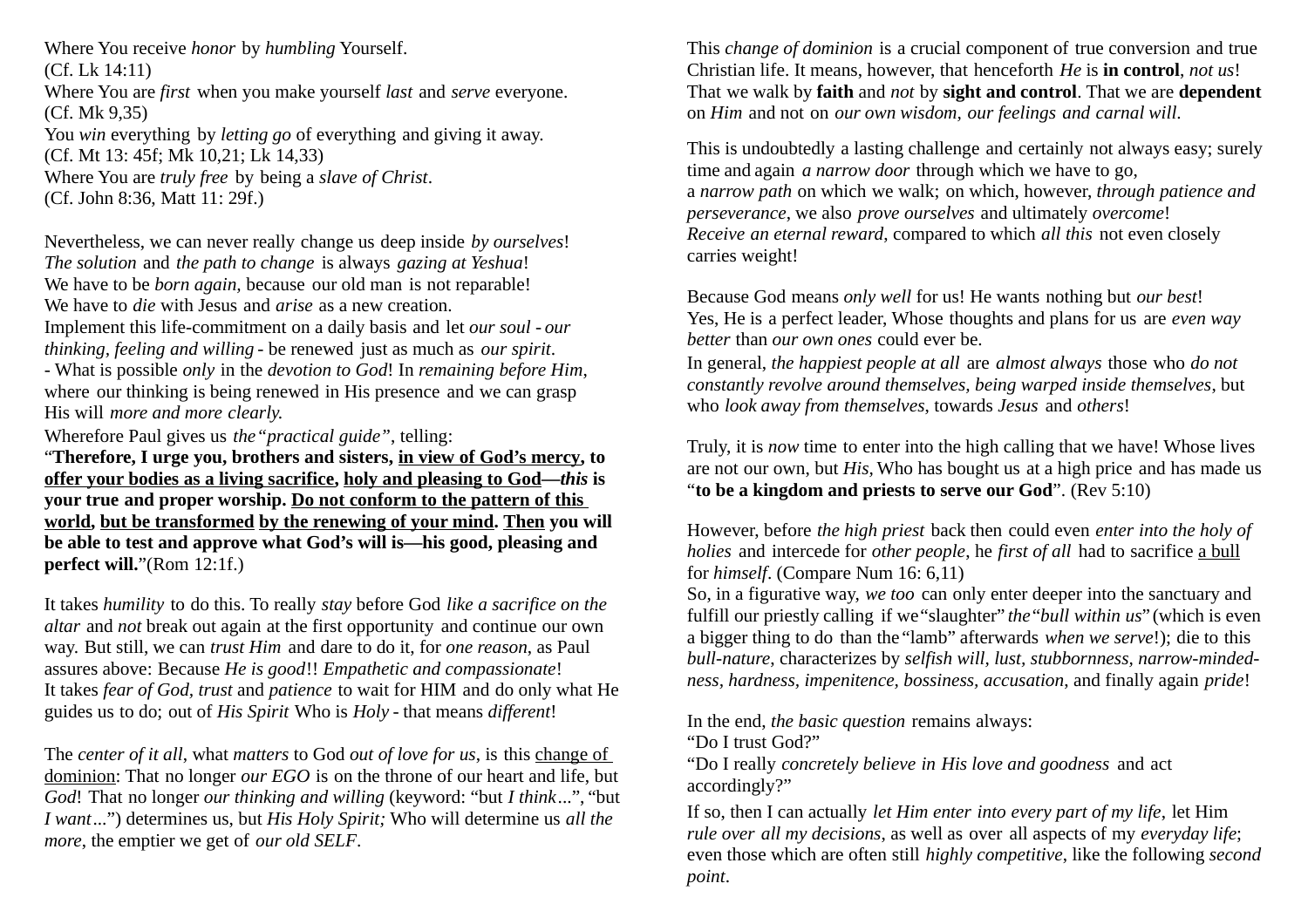#### **2. Ruled by** *God* **or** *Mammon***?**

"Money rules the world" they say, and *unfortunately* there is a lot of truth in it actually. Again, *even concerning the body of the Messiah*, where money often times *likewise* still occupies a place that is simply *far too high for it* and that actually belongs to *God alone*!

For money (and material things) should *serve us* and not *rule us*; what it nevertheless *does*, if it has *too high a place for us*, if we make it a main source of our security and fulfillment, if we "serve"it and it binds us. Similar to *Jesus saying*: "**Very truly I tell you, everyone who sins is a slave to sin.**" (Jn 8:34).

In general terms, we *already now* begin to see *to some extend* the curse of *"mammon" being master*, for *one example only* in *health care*, when a doctor works *more for his own earnings* than *for the well-being of the patient* and *what really serves him*.

Nonetheless, these *selfish, anxiously grubbing, greedy patterns* are hidden *also within us* to some extent.

Which is why God wants to liberate *His saints, sanctified in the Messiah,* that we simply increasingly *trust Him completely* in this area *too*, and we do not let it become a reason for us to *distrust* Him to a certain extent, shut ourselves up from Him and separate ourselves from Him. Let it thus become an obstacle that prevents us from *fully entering into His kingdom*! He wants to free us from *paralyzing anxiety* and *own control in an orphanspirit*, which makes us believe that there is no FATHER; which believes the lie that *we would be lost* without own control; that *in the end* we would always *stand alone* and that *nobody* would help us but *we ourselves*.

But the truth is: *There is* a living, powerful God! El Shaddai, Who is *a Provider*. A loving Father, a good Shepherd, who is capable and willing to give everything needed, not only to the *birds and flowers*, but *still incomparably more* to *His children*; as Jesus admonishes *all of us, who are often likewise still"of so little faith*":

"**Therefore I tell you, do not worry about your life, (...) what you will eat or drink; do not worry about it. For the pagan world runs after all such things, and your Father knows that you need them. But seek his kingdom, and these things will be given to you as well. "Do not be afraid, little flock, for your Father has been pleased to give you the kingdom. Sell your possessions and give to the poor. Provide purses for yourselves that will not wear out, a treasure in heaven that will never fail, where no**

### **thief comes near and no moth destroys. For where your treasure is, there your heart will be also.**" (Lk 12: 22-34)

I may testify myself *how true* it is that God is *absolutely faithful* in caring for His children who follow Him by faith and serve Him as obedient as they can. Whose heart has been freed to be set on the *eternally significant treasures*, since it is continually experiencing: *It is true*, in deed God somehow adds also *the other things* to us, as impossible as it may sometimes *seem at first*!!

How different *Jesus' view of money* is and how *He* advices us to deal with it is further shown in the parable of the "Shrewd Manager" (compare Lk 16), who knows that his time is only *very limited* and therefore begins to use *what is handed over to him for the moment* to make himself *friends for eternity*, by discounting people's debts.

*This however*, Jesus takes as *a model for us*, how to deal with money! - Oh, how different is *His wisdom* and *His righteousness* compared to the one of *the world* and *the mammon*! What *low estimate of money by itself* He advises us to have! While yet, recognizing the high value of *using it now cleverly* and *giving it away*!

He makes it clear that *we too, as"foreigners and strangers on earth" (Heb 11:13)*, should consider ourselves as *stewards* of a *strange, non-permanent*  **good**, by which God tests our hearts and will judge us accordingly. By which is only revealed whether we are faithful, reliable, and capable of Him entrusting us with *incomparably more* in His eternal kingdom.

When Jesus explains: "**The people of this world are more shrewd in dealing with their own kind than are the people of the light. I tell you, use worldly wealth to gain friends for yourselves, so that when it is gone, you will be welcomed into eternal dwellings. "Whoever can be trusted with very little can also be trusted with much, and whoever is dishonest with very little will also be dishonest with much. So if you have not been trustworthy in handling worldly wealth, who will trust you with true riches? And if you have not been trustworthy with someone else's property, who will give you property of your own? "No one can serve two masters. Either you will hate the one and love the other, or you will be devoted to the one and despise the other.**  You cannot serve both God and money." (Luke 16: 8-13)

I think that most of us *out of the flesh* usually still want *both of it* and think that *we personally* could actually *manage this balancing act* to serve *both*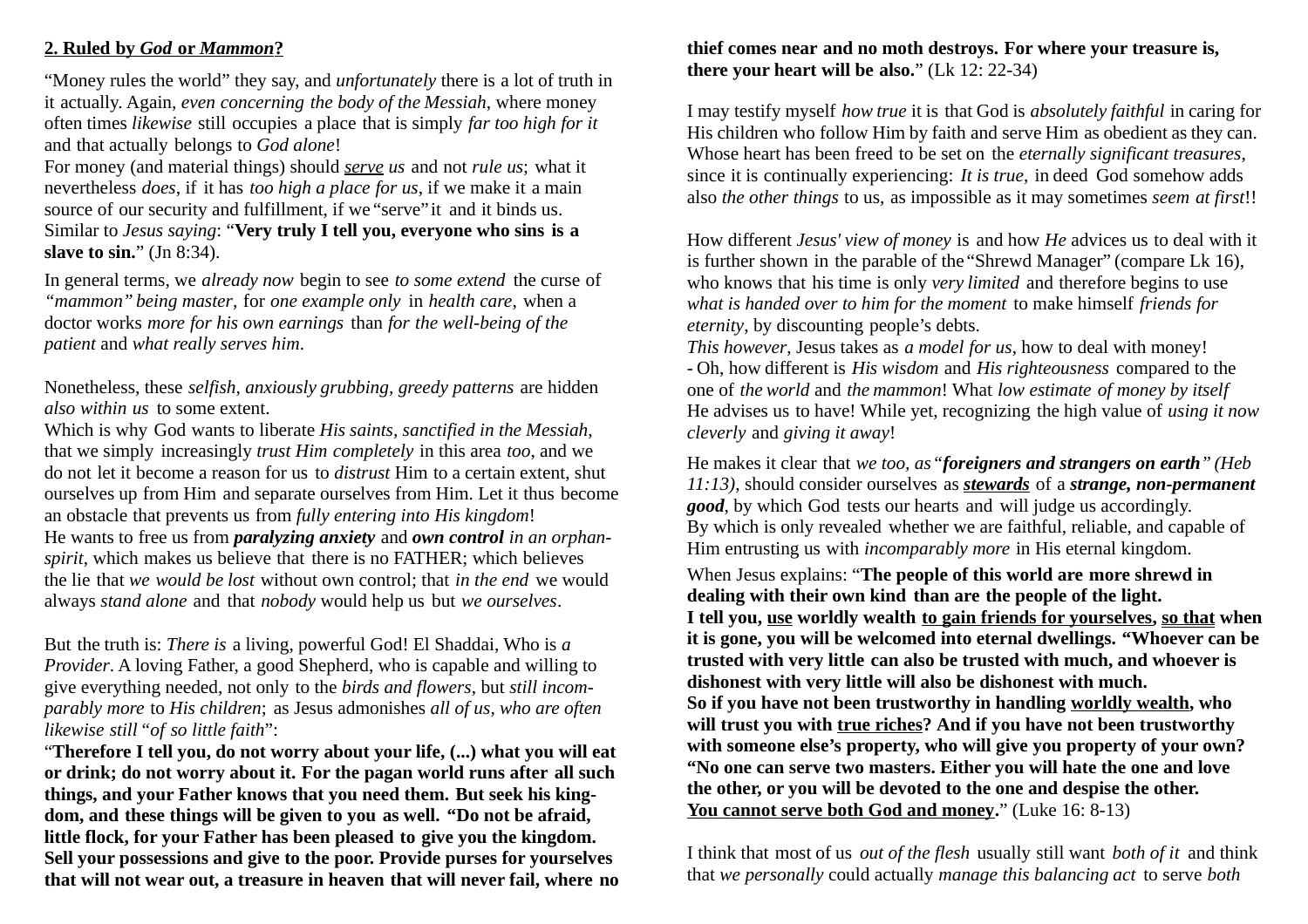in a certain compromise.

But Jesus means it *just as He says it*. For as long as *the things of the world* rule us and money is our "Lord" to some extent, we are never free to trust God *completely* and to serve Him freely *with everything we have*.

*Money* and *material things* thereby always have *something binding* about them.

Everything we possess demands a certain amount of *attention* from us and takes *at least some possession of us*. It thereby inevitably also keeps us from giving God *so much more time, lifeblood and trust*.

*Not least because of this* Jesus even says:

"**Blessed are you who are poor, for yours is the kingdom of God. (...) But woe to you who are rich, for you have already received your comfort.**" (Lk 6: 20,24) God's kingdom is just *so twisted*!

Yes, "**the wisdom of this world is** (quite often) **foolishness in God's sight.**" (1Cor 3:19)

Jesus even warns us against paying too much attention to *provision*! - Which is pretty much against *everything* that we are taught from an early age and what thus appears to us as *the most reasonable and responsible thing to do*! But Jesus "**said to them, "Watch out! Be on your guard against all kinds of greed;**" and subsequently tells them of a man who had made a great profit and thereafter said to himself, "**This is what I'll do. I will tear down my barns and build bigger ones, and there I will store my surplus grain. And I'll say to myself, "You have plenty of grain laid up for many years. Take life easy; eat, drink and be merry."**" (Lk 12: 15-19)

What *bigger and more desirable goal* is there in the world than *exactly that*: To have acquired a good pension and to finally be able to say to oneself: *Now* enjoy life.

"**But God said to him, 'You fool! This very night your life will be demanded from you. Then who will get what you have prepared for yourself?' " This is how it will be with whoever stores up things for themselves but is not rich toward God.**" (Lk 12: 20f.)

It is this *selfish, greedy amassing purely for us personally* that keeps us from pouring ourselves out for a greater goal and gathering treasures that *remain*. Paul even refers to this *pursuit of money and material things* as*"idolatry*" and says:

"**Put to death, therefore, whatever belongs to your earthly nature: sexual immorality, impurity, lust, evil desires and greed, which is idolatry.**" (Col 3:5)

And it is indeed necessary to recognize this *hidden danger of the love of money*, which is in truth a door to *so much evil*, as Paul *elsewhere* speaks about *certain servants of God*, who *already back then* proclaimed a kind of "prosperity gospel" and "**who think that godliness is a means to financial gain. But godliness with contentment is great gain. For we brought nothing into the world, and we can take nothing out of it. But if we have food and clothing, we will be content with that. Those who want to get rich fall into temptation and a trap and into many foolish and harmful desires that plunge people into ruin and destruction. For the love of money is a root of all kinds of evil. Some people, eager for money, have wandered from the faith and pierced themselves with many griefs.**" (1Timothy 6: 5-10)

It shows *the greatly underestimated danger* of what Jesus calls "*the thorns in the field*":

"**the worries of this life, the deceitfulness of wealth and the desires for other things**" (Mk 4:19), which are pressing *likewise on us*, threaten to choke the seed of the Word of God, and *not rarely* prevent us from *bearing fruit* for the kingdom of God.

Even for *a whole society* this *proud and self-centered*"*well-being mentality*", *combined with despising the poor*, can become *deeply fatal* and cause God's judgment, as He speaks:

"**Now this was the sin of your sister Sodom: She and her daughters were arrogant, overfed and unconcerned; they did not help the poor and needy.**" (Ez 16:49)

Although we do not usually have the poor *right under our noses*, yet, it are *many* who produce for us *our clothing, food, building materials, etc.* under profoundly inhumane, exploitative conditions; at what *the holy, righteous God* is *far less indifferent* than most of us usually are.

James even warns *the last generation*: "**Now listen, you rich people, weep and wail because of the misery that is coming on you. Your wealth has rotted, and moths have eaten your clothes. Your gold and silver are corroded. Their corrosion will testify against you and eat your flesh like fire. You have hoarded wealth in the last days. Look! The wages you**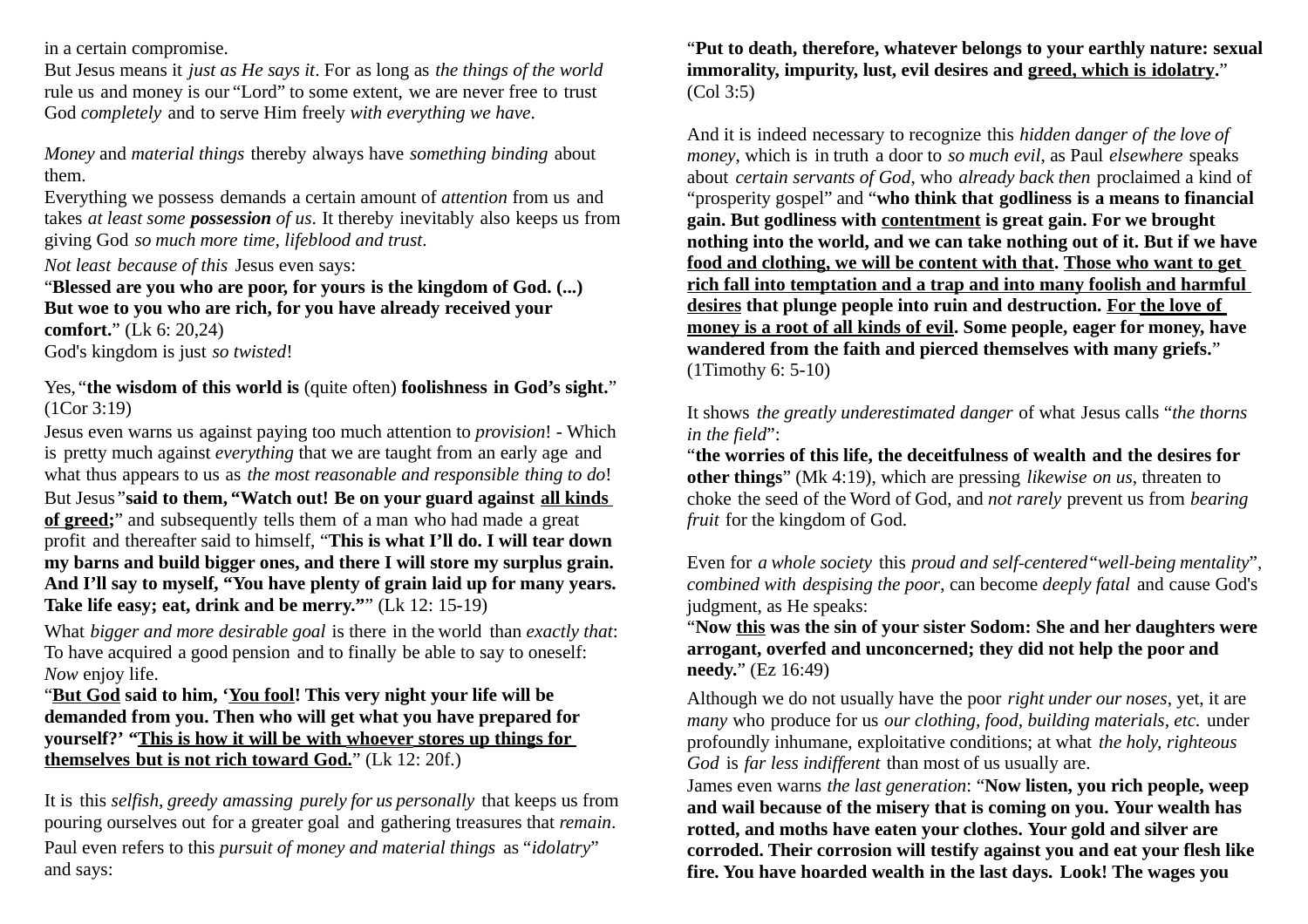**failed to pay the workers who mowed your fields are crying out against you. The cries of the harvesters have reached the ears of the Lord Almighty. You have lived on earth in luxury and self-indulgence. You have fattened yourselves in the day of slaughter.**" (James 5: 1-5)

These words are hard, but they make us aware of *the seriousness of all these things*.

The way we deal with money is thereby basically *nothing else than a natural way to show love*; which reveals *very practically*, *whether we love, or not.* Because: "**If anyone has material possessions and sees a brother or sister in need but has no pity on them, how can the love of God be in that person? Dear children, let us not love with words or speech but with actions and in truth.**" (1Jn 3:17f.)

"**For God** *loves* **a cheerful giver.**" (2Cor 9:7) …Because *He Himself* is *exactly that*!

And He rejoices dearly when His children *perceive His nature, believe His truth, pursue His ways* and *grow into His likeness*!

In the end, everything comes down to *one thing*:

Who is *"lord"over us and our lives.*

In the "Kingdom of God", already *the name* indicates that *God alone* is King and Lord there and wants to be the same *for us too* - for *our own well-being and greatest blessing*!

That is why He invites us to *trust* Him and His goodness *in just everything*, *even* in the area of finance! (Not because He wants our money - *oh, how ridiculous and devilishly twisted is this thought* - but because He wants *simply nothing* to stand between us.)

For if we *do not do this*, we **distrust** Him, we **close ourselves up** before Him to some degree and detach from Him in a way that is not good!

This is *another reason* why Jesus explains *how difficult* it is for the rich to *enter the kingdom of God at all* (compare Matt 19: 23f.), As they always tend to have **reservations** about doing God's will *completely*, even with their finances.

But Jesus wants *all of us* to come into *true freedom* in *this important area*  too; because it is the yearning of the Father that, *according to His Kingdom which will last forever*, we will *already now* learn and walk **its ways**. Which have to do with **receiving freely** and **giving freely** according to His

guidance. - *Because we trust Him!* - Not only with *our eternal salvation*, but also for *our present provision*.

So that we get involved in *this wonderful principle, this wonderful circuit* that actually *works*! Because *He is God*, Who *knows what He does*, is *capable* and *absolutely faithful*. Whereas His kingdom will *still* manifest *all the more* the more *each member* gets completely involved in it and *Jesus' body* really *does* what *its head* wants and guides it to do.

For us, this means walking by **faith**, not by **own control**;

in **positive dependence** on God, *as Jesus already lived it like no other*, and not in *unhealthy, harmful, ultimately destructive* **detachment** from God.

Thereby He just wants to *completely change our thinking* and lead us into a *fundamental change of principles*. Because:

The *righteousness of the world* says: "I *give* to *receive* something for it!" It is characterized by **calculation** and **control**.

The *righteousness of God*, on the other hand, says: "Everything has been given and will be given to you, so that *you too* can and should be willing to give everything!" *In complete contrast to the above pattern*, it is characterized by **trust** (connected with **obedience**) and **freedom**.

But *right into there* our Father wants to lead us. Because He loves us and wants to give us *everything* with Jesus! (Cf. Rom 8:32) The *vanishingly small price in comparison to that* is just *our whole life*, which we no longer withhold from Him, but open to Him and confidently allow His perfect rule in it.

## **3. Dominated by** *God* **or by** *our sexual desire***?**

The *third point*, finally, that God has shown me, where He is *so passionate* about us to surrender our lives *concretely also in this area* and where He desires His people to be *so completely different* from the rest of the world, has to do with our *dealing with sexuality*.

We live in a time where *the temptation to sin* and *the general acceptance of it* is maybe greater than *ever before*! Fornication, *roughly speaking sexuality outside of marriage between a man and a woman*, adultery and even *child murder in one's own womb* have almost become *the rule*. - To the intangible grief of God. Not only in *pornography, which is already so widespread*